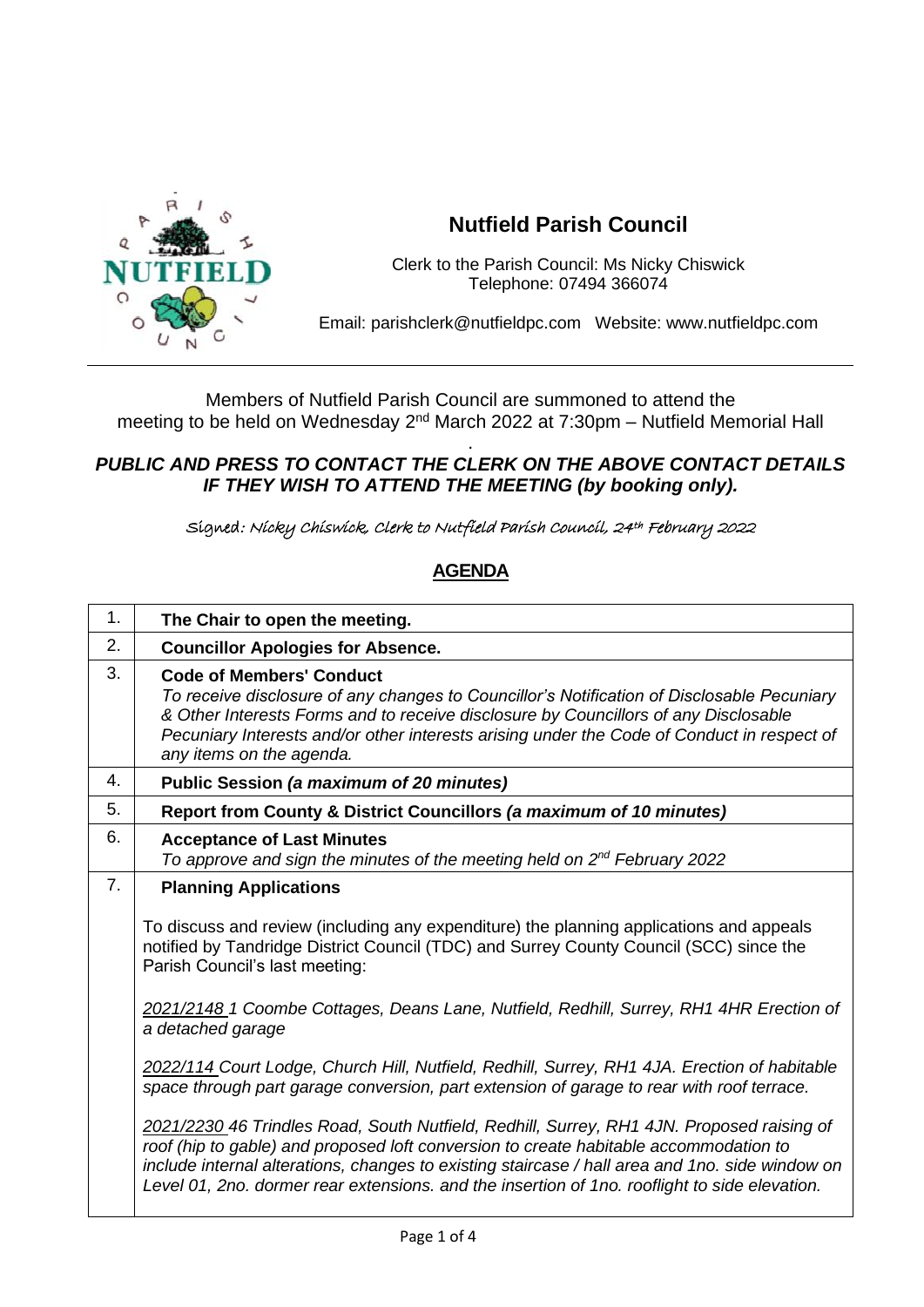|    | 2021/2159 The White House, 11 High Street, Nutfield, Redhill, Surrey, RH1 4HH. Erection of<br>two storey rear extension, first floor side extension, to facilitate the enlargement of an<br>existing studio flat to a 2-bedroom flat and the formation of $1 \times 1$ -bedroom flat with balcony<br>together with associated fenestration alterations, landscaping and car parking.                                                                                                                                                                                                                                                                                                                                                                                                                                                                                                                                                                                                                                                                      |
|----|-----------------------------------------------------------------------------------------------------------------------------------------------------------------------------------------------------------------------------------------------------------------------------------------------------------------------------------------------------------------------------------------------------------------------------------------------------------------------------------------------------------------------------------------------------------------------------------------------------------------------------------------------------------------------------------------------------------------------------------------------------------------------------------------------------------------------------------------------------------------------------------------------------------------------------------------------------------------------------------------------------------------------------------------------------------|
|    | SCC Ref 2020/0130 Patteson Court Landfill Site, Cormongers Lane, Nutfield, Redhill, RH1<br>4ER The continuation of a waste disposal facility with the provision for the extraction of<br>landfill gas and phased restoration of the whole site and alterations to the boundary of the<br>site without compliance with Conditions 1 (approved plans and particulars), 15 (Biodiversity<br>Action Plan), 19 (Bund Construction), 23 (Restoration); Condition 24 (Aftercare); and 25<br>(Access routes (footpath)) of planning permission ref: RE/P/13/00203/CON dated 13<br>December 2013 to provide updated restoration details, detail of western bund construction,<br>use of internal haul roads and to review approved plans and particulars. (Part retrospective)<br>Please find attached a copy of our formal consultation/notification letter. The application<br>documents and plans are available to view or download from our website:<br>http://planning.surreycc.gov.uk/planappdisp.aspx?AppNo=SCC%20Ref%202020/0130<br><b>Re-Consultation</b> |
|    | SCC Ref 2021/0201/ Land at Patteson Court, Cormongers Lane, Redhill RH1 4ER Retention<br>and extension of a landfill gas compound to utilise landfill gas to generate electricity<br>installation of gas clean up infrastructure, layering of new hardstanding, erection of<br>palisade fence and construction of a retaining wall along the southern perimeter of the<br>compound; and retention of welfare<br>facilities and associated pipework and infrastructure.                                                                                                                                                                                                                                                                                                                                                                                                                                                                                                                                                                                    |
|    | APP/M3645/C/19/3239288 (application TA/2-18/49 & TA/2019/1524) Land at Swallows End,<br>Crab Hill Lane, South Nutfield, RH1 5PG and APP/M3645/X/20/3263603 (application<br>Swallows End, Crab Hill Lane, South Nutfield RH1 5PG. Stationing of a mobile home<br>(Certificate of Lawful Development for a Proposed Use or Development)<br>Going to public enquiry                                                                                                                                                                                                                                                                                                                                                                                                                                                                                                                                                                                                                                                                                          |
|    | APP/M3645/W/20/3252200 (application TA/2019/1584) Land Off Green Lane, Outwood,<br>Redhill, RH1 5QR<br>Awaiting date for hearing - TDC checking                                                                                                                                                                                                                                                                                                                                                                                                                                                                                                                                                                                                                                                                                                                                                                                                                                                                                                           |
|    | Eden Grange - Lingfield<br>Surrey County Council Minerals and Waste Local Plan - Issues & Options Public<br>$\bullet$<br>Consultation. To decide on NPC response<br>2021/0170 - Pendell Transit Camp, Land off Merstham Road, Merstham, Surrey -<br>$\bullet$<br>Use of the land as a ten-pitch transit site for the Gypsy, Roma and Traveller<br>community, including the erection of amenity blocks and site manager's office,<br>creation of a vehicular access, landscaping, parking and refuse storage and<br>associated works. Going to planning committee.                                                                                                                                                                                                                                                                                                                                                                                                                                                                                         |
| 8. | Reports from The Clerk - To include, where appropriate, discussions and agreement<br>of the next steps and expenditure in respect of:<br>1. Parish Assembly speaker - April 9 <sup>th</sup> 2022 - Chair and Clerk report and presentation<br>2. SLCC membership review 2022 2023<br>Community awards scheme<br>3.<br>4. Office printer ink<br>5. Working groups to working committees<br>Other correspondence<br>6.                                                                                                                                                                                                                                                                                                                                                                                                                                                                                                                                                                                                                                      |
| 9. | <b>Local Transport</b><br>Councillors to discuss issues (including any consultations) relating to local transport,<br>including airports, and agree a course of action and, if appropriate, any related expenditure.<br><b>RACC</b>                                                                                                                                                                                                                                                                                                                                                                                                                                                                                                                                                                                                                                                                                                                                                                                                                       |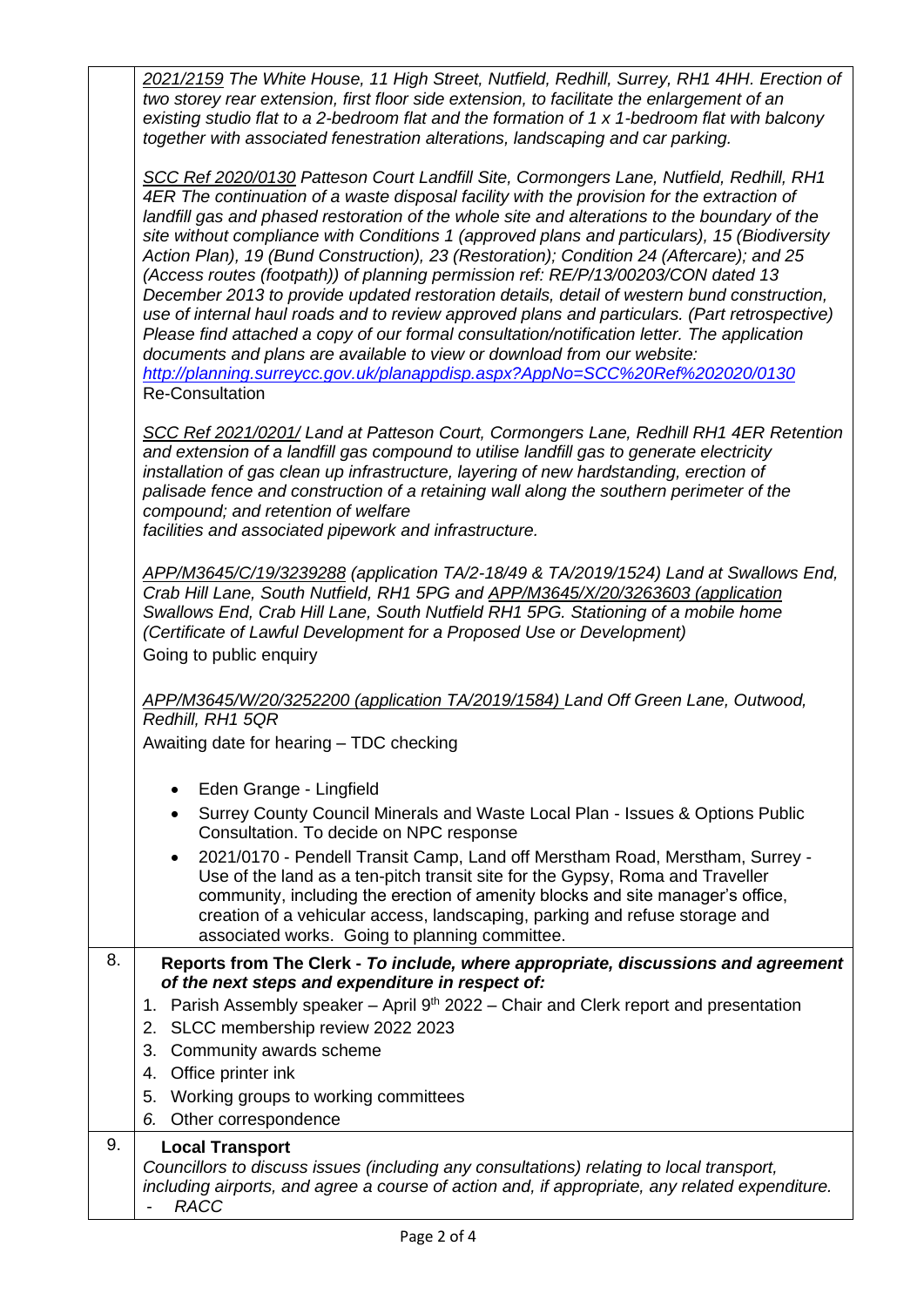|     | Route 4 Engagement Presentation and stakeholder feedback form                                                                                                                                                                                                                                                                                                                                                                                                                                                                                 |
|-----|-----------------------------------------------------------------------------------------------------------------------------------------------------------------------------------------------------------------------------------------------------------------------------------------------------------------------------------------------------------------------------------------------------------------------------------------------------------------------------------------------------------------------------------------------|
| 10. | <b>Finance</b><br>1. Clerk to provide details of the NPC bank balances including CIL summary and Bank<br>Reconciliation.<br>2. Present Cemetery income/expenditure to date<br>3. Food Box/COVID-19 Grant update                                                                                                                                                                                                                                                                                                                               |
| 11. | <b>Police Update</b><br>a) Police update<br>b) CCTV - To update on progress                                                                                                                                                                                                                                                                                                                                                                                                                                                                   |
| 12. | <b>Community Events</b><br><b>Fireworks</b><br>Finance/accounts review<br><b>WE MEET AGAIN'</b><br>Any updates or spend required                                                                                                                                                                                                                                                                                                                                                                                                              |
| 13. | <b>Grant Applications</b><br>Councillors to consider any applications received and, if appropriate, approve donation(s).                                                                                                                                                                                                                                                                                                                                                                                                                      |
| 14. | <b>Working Groups</b><br>Councillors to review and discuss the reports from each Working Group and, where<br>appropriate, to agree actions and expenditure.                                                                                                                                                                                                                                                                                                                                                                                   |
|     | Clerk to update full council on Committee training that she attended and how this affects<br>1. Highways<br>a. Review 'Highways Report'<br>2. Staffing - Update from staffing working group<br>3. Communication<br><b>Newsletter 2021/2022</b><br>Questionnaire/survey results and actions<br>4. Cemetery - Update on the Cemetery Working Group report, discuss findings and<br>agree expenditure on proposals where necessary.                                                                                                              |
| 15. | Groundworks, land, and tree management (including cemeteries, allotments, jubilee<br>fields, The Triangle and 'village green')<br>To review and, if appropriate, approve expenditure.<br>Tree planting Day - March 5th - Official naming of the wood, refreshments, Risk<br>a)<br>Assessments, cub involvement and signage.<br>Dog fouling<br>b)<br>Allotment ponds<br>C)<br>Allotment skip<br>d)<br>Jubilee Fields - Drainage survey estimates<br>e)<br>Allotment side hedge width<br>f)<br>Allotment fees (2021 2022) response update<br>g) |
| 16. | Events (public) And Meetings of Outside Bodies (other than transport groups)<br>Councillors to approve, as appropriate, attendees and any related expenditure in respect of<br>events.                                                                                                                                                                                                                                                                                                                                                        |
| 17. | <b>Monthly News Article</b><br>Link/web monthly news article topics to be discussed and decided upon.<br>а.                                                                                                                                                                                                                                                                                                                                                                                                                                   |
| 18. | Training (and conferences).<br>To consider and, if appropriate, agree participants and approve any related expenditure.                                                                                                                                                                                                                                                                                                                                                                                                                       |
| 19. | Payment(s)<br>Council to, if appropriate, approve the list of payments (including any funded using<br>Community Infrastructure Levy funds).                                                                                                                                                                                                                                                                                                                                                                                                   |